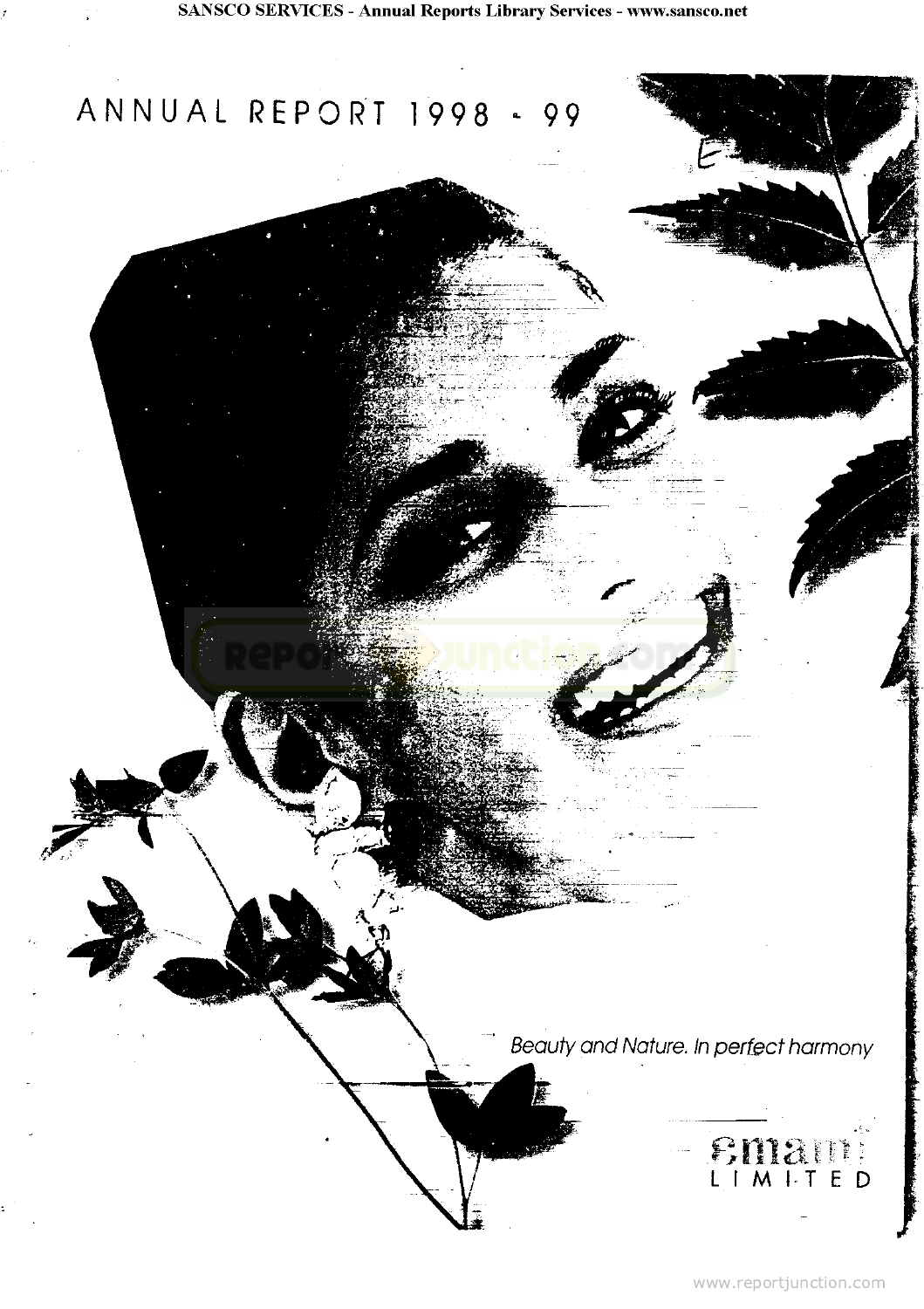•w *was 250O years ago when India embarked upon the journey to discover the secret of eternal beauty and perpetual well being. The journey was Ayurveda. India treasured and nurtured this magical potion and the Indians started benefittingfrom it. Slowly but steadily the* whole world woke up to the immense goodness of ayurveda.

*An[d what started in ancient India permeated all boundaries and spread](http://www.reportjunction.com) across the length and breadth of the entire globe. Emami, a company dedicated to the nurturing of beauty and health was quick to tab the essence ofayurveda. And her success was phenomenal.*

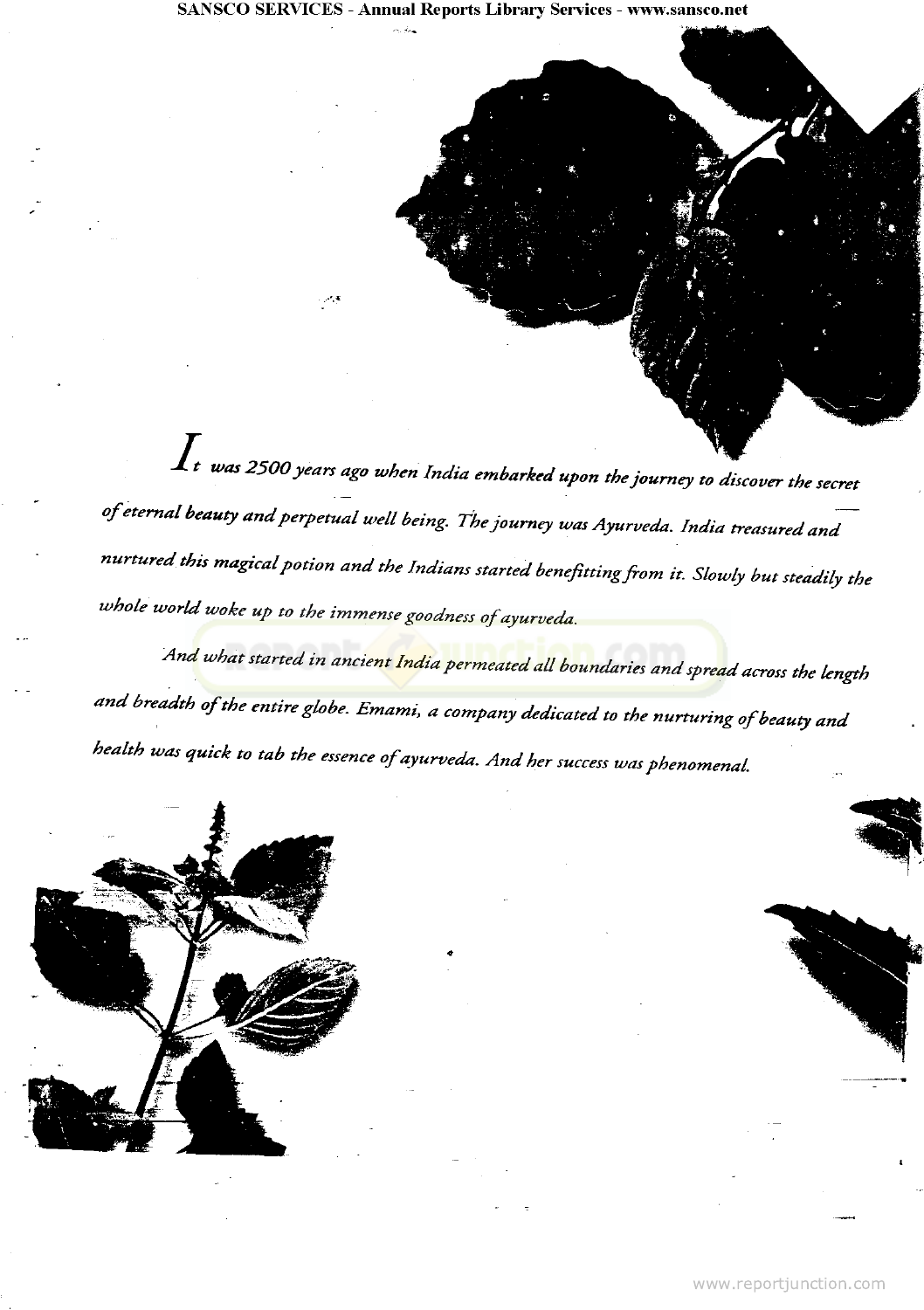cret

d

ily the

length

ınd

# emami LIMITE D

 $\overline{\mathcal{M}}$  .

## BOARD OF DIRECTORS

Shri R. S. Agarwal, Chairman Shri R. S. Goenka Shri R. K. Goenka Shri Suresh Kr. Goenka Shri Sushil Kr. Goenta, Managing Director ShriM. L.Jain Shri S. N. Bihani Dr. L. K. Newat Dr. S. C. Sorkar

## **SECRETARY**

ShriA.K.Joshi

#### AUDITORS

M/s S. K. Agrawo & Co. Chartered Accountar::

#### [BANKERS](http://www.reportjunction.com)

United Bank of India -Canora Bank

#### **WORKS**

**Calcutta Pondicherry** 

#### REGISTERED OFFICE

-<del>8, Be</del>ntinck Street, 10th Floor, Calcutta-700 001

## **CONTENTS**

|                      | таре |
|----------------------|------|
| Directors' Report    |      |
| Auditors' Report     | Λ    |
| <b>Balance Sheet</b> |      |
| en de la co          |      |

 $\mathbf{p}_i$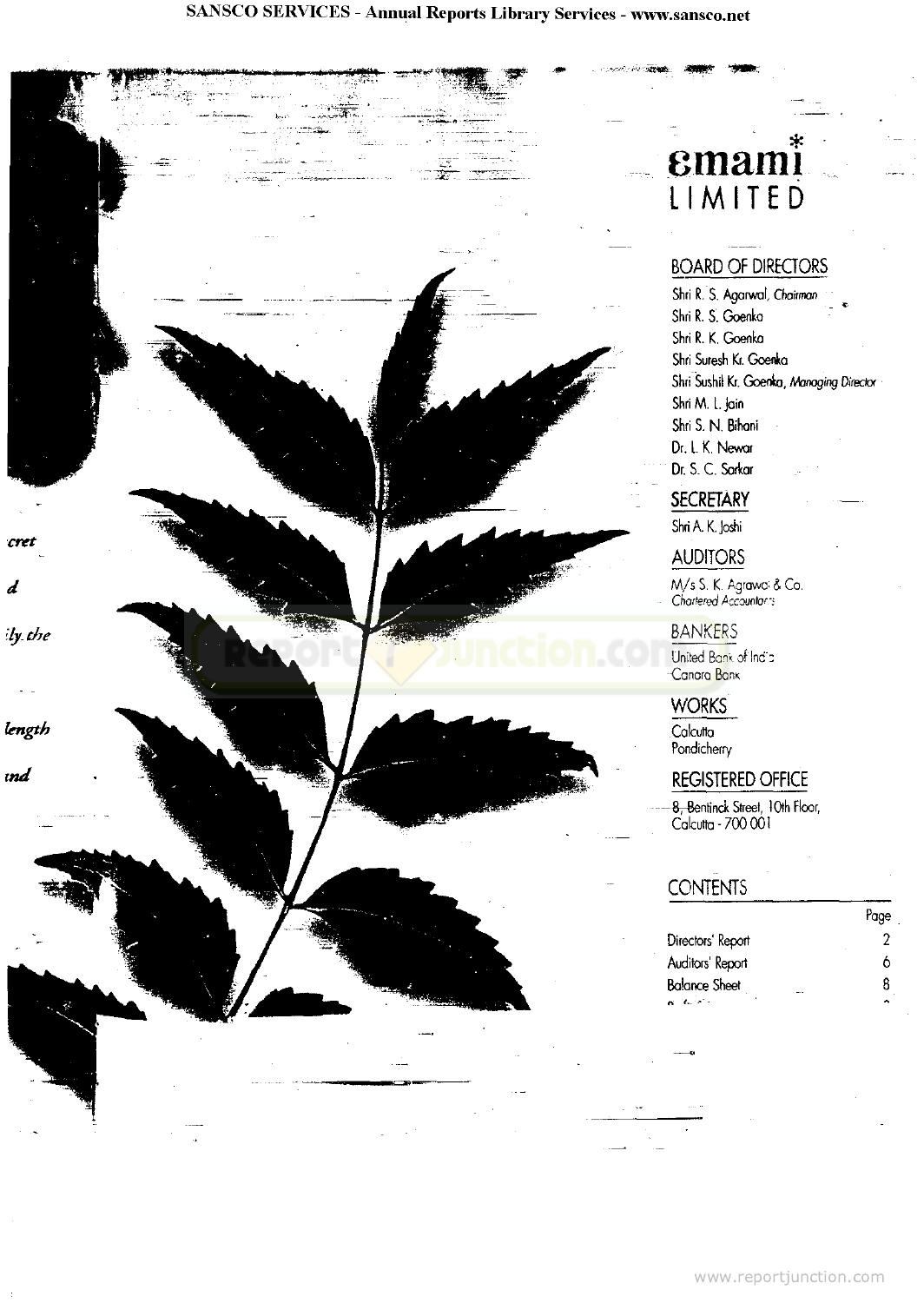

#### **REPORT OF THE DIRECTORS**

*H* nami Gold Turmeric

*mr tMrr'ffS* **•** *(-m aHmtntt. "* **•**

For the Financial Year ended 31st March, 1999

To the Members,

Your Directors have pleasure in presenting the Sixteenth Annual Report on the business and operations of the Company and the Audited Accounts for the year ended 31st March, 1999.

#### **FINANCIAL HIGHLIGHTS** -\_ C \_

Your Company's performance during the financial year is summarised below:

|                                                 |                  |           | (Rs. in lacs)                   |
|-------------------------------------------------|------------------|-----------|---------------------------------|
|                                                 |                  | 1996-99   | 1997-96                         |
| <b>Operating Income</b>                         |                  | 10,212.95 | 6,075.91                        |
| Profit before Depreciation, Interest & Taxation |                  | 1,261.44  | 1,046.28                        |
| Less :                                          |                  |           |                                 |
| Depreciation<br><b>Interest</b>                 | 150.35<br>109.11 | 259.46    | 131.87<br>ŗ,<br>74.69<br>206.56 |
| <b>Profit Before Taxation</b><br>Less:          |                  | 1,001.98  | 839.72                          |
| Provision for Taxation                          |                  | 10.00     | 9.50                            |
| <b>Profit After Taxation</b><br>Add:            |                  | 991.98    | 830.22                          |
| Excess provision for Taxation of earlier years  |                  |           | 0.50                            |
| Investment Allowance Reserve Written back       |                  |           | 1,95                            |
| <b>Balance Brought forward</b>                  |                  | 2.53      | 57.30                           |
| Profit available for Appropriation              |                  | 994.51    | 889.97                          |
| <b>APPROPRIATIONS</b>                           |                  |           |                                 |
| General Reserve<br>Dividend                     |                  | 792.17    | 800.00                          |
| Preference - Interim                            |                  | 32.50     | 8.55.                           |
| <b>Equity - Proposed</b>                        |                  | 84.23     | 70.94                           |
| Corporate Dividend Tax                          |                  | 11.67     | 7.95                            |
| Balance carried forward                         |                  | 73.94     | 2.53                            |
|                                                 |                  | 994.51    | 889.97                          |

#### **DIVIDEND**

Interim Dividend @ 13% was paid on 31st March, 1999 on 13% Cumulative Redeemable Preference Shares. The Directors recommend confirmation of the payment of dividend on preference shares and are pleased to recommend Dividend @ 15% on equity shares for the financial year ended 31st March, 1999.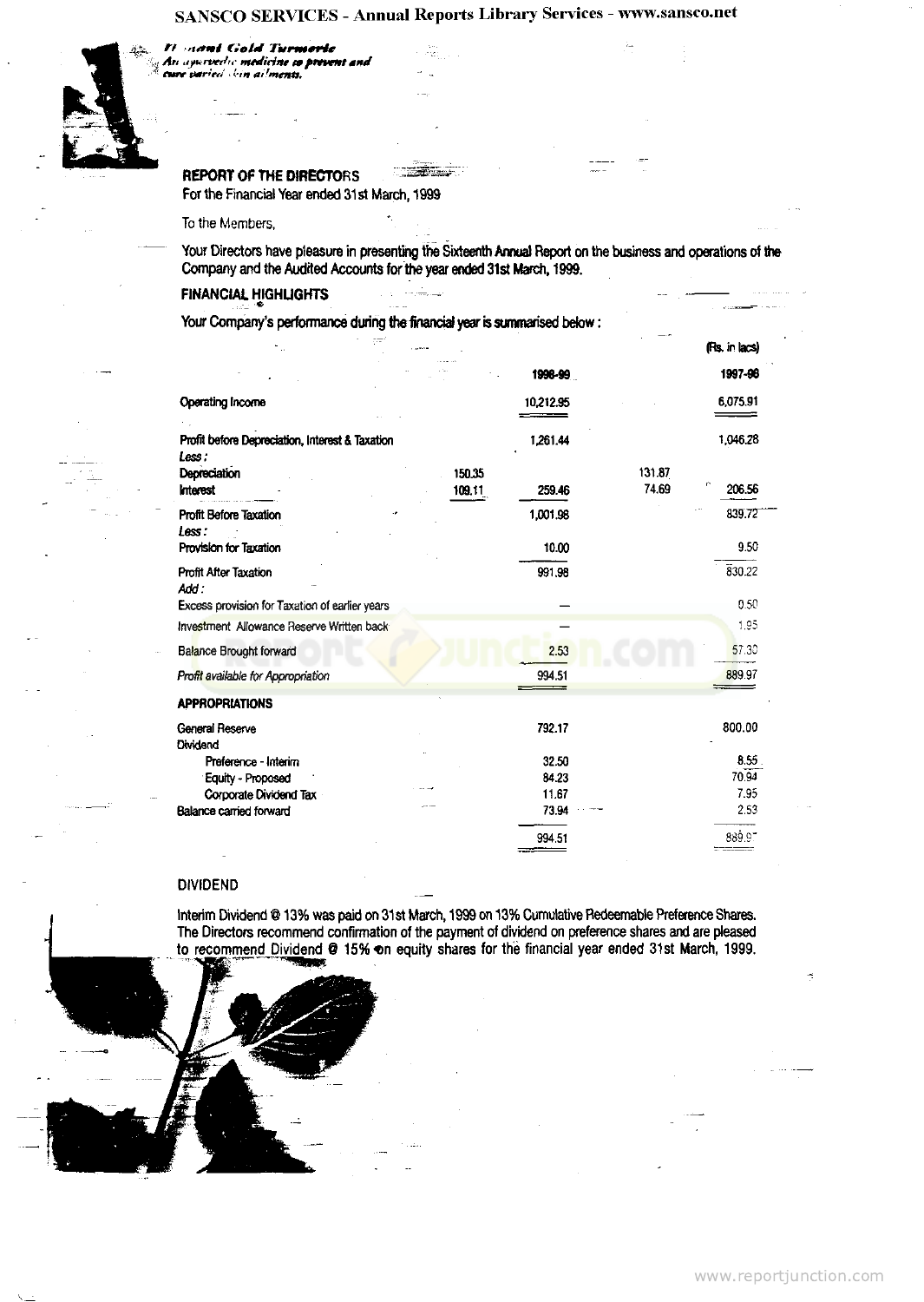*Emami Naturally Fair A fatnustcrrajn with the tuper* power of *I Iherbs*. Promuses fairness in four weeks.



## **AMALGAMATION OF ERSTWHILE EMAMI LIMITED WITH YOUR COMPANY<br>.**

As reported in our last year's Report, the sanction of the Hon'ble Calcutta High Court was awaited for the amalgamation of the erstwhile Emami Limited with your Company. We are pleased to inform you that the Hon'ble Calcutta High Court has sanctioned the Scheme of Amalgamation vide their Order of 21st July, 1996. Accordingly, the erstwhile Emami Limited has been amalgamated with your Company with effect from 1st April, 1998. The Board has allotted 8,86,000 Equity Shares of the Company, as Fully Paid Up, to the members of the erstwhile Emami Limited, pursuant to the Scheme of Amalgamation.

• The financial results for the year ended 31st March. 1999 are, therefore, the consolidated results of erstwhile Emami Umrted and your Company.

The name of your Company has also been changed from "HIMANI LIMITED" to "EMAMI LIMITED" subsequent to amalgamation, on 1st September, 1998.

#### OPERATIONS AND OUTLOOK

The working results of the Company continued to show improvements. There has been satisfactory increase in the turnover. The amalgamation of erstwhile Emami United with your Company made significant contributions towards the efficient operational functions of the Company. As a result, there has been overall improvement in marketing and productivity.

The satisfactory performance of Company's business operations is expected to keep momentum and the Board takes optimistic view about the future of the Company.

#### SUBSIDIARY COMPANIES

[The Audited Accounts and Statement pursuant to section 212 of the Companies Act, 1956 relating to](http://www.reportjunction.com) subsidiary companies, New Way Constructions Limited and Neelam Lefin Limited, are attached. During the year, Neelam Lefin Limited has become the Wholly Owned Subsidiary of your Company.

#### **DEPOSITS**

There were no unclaimed or unpaid deposits at the end of the year.

#### DIRECTORS

Shri Raj Kumar Goenka, Sri Suresh Kumar Goenka and Shri Mangi Lai Jain were appointed as Additional Directors of the Company during the year as per the provisions of Section 260 of the Companies Act, 1956. They will hold office upto the date of forthcoming Annual General Meeting of the Company.

The Company has received notices from members under Section 257 of the Companies Act, 1956 signifying their intention to propose appointment of Shri Raj Kumar Goenka, Sri Suresh Kumar Goenka and Shri Mangi Lai Jain as Whole Time Directors of the Company at the forthcoming Annual General Meeting.

Shri B. N. Jain and Shri O. P. Saxena resigned as Directors of the Company and the Board of Directors placed on record its appreciation for invaluable services and advices given by them during their tenure as Directors of the Company.

Dr. S. C. Sarkar retires by rotation and being eligible, offers himself for reappointment. Dr, L. K. Newar retires by rotation and has not offered himself for reappointment.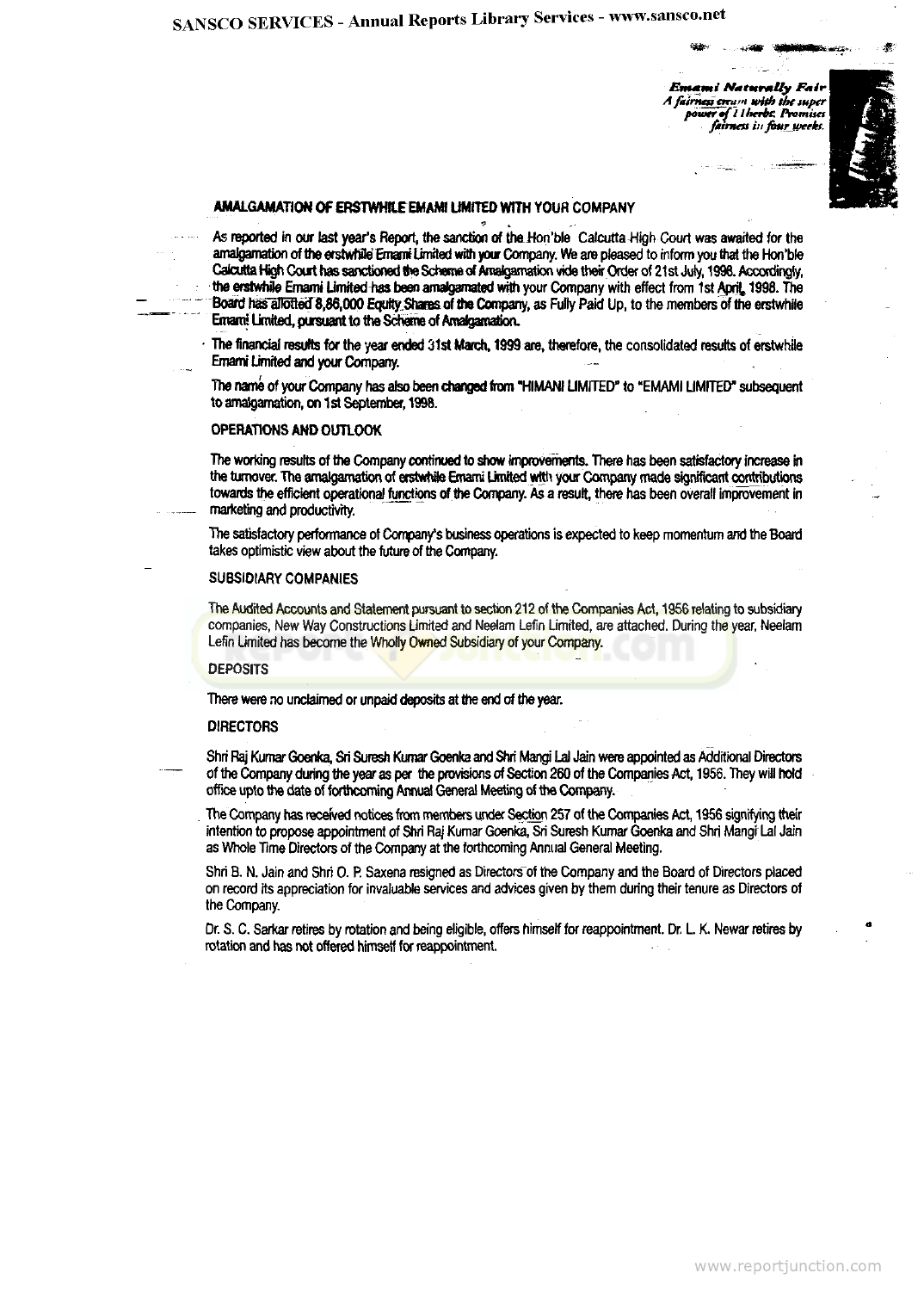limani i arama (Jil *An aettUent toot ayurvedic oil for he\*d it* **W** *^Mfy. HtMUtge.*



#### **AUDITORS' REPORT**

The observations made in the Auditors' Report are self explanatory and therefore do not call **for** any further comments.

#### AUDITORS

The retiring Auditors, M/s. S. K. Agrawal & Co., Chartered Accountants, have expressed their intention not to seek reappointment. Hence, it is proposed to appoint M/s, Saxena & Co., Chartered Accountants, as Auditors of the Company in place of M/s. S. K. Agrawal & Co. The necessary letter of confirmation pursuant to Section 224(1 B) of the Companies Act, 1956 has been obtained from M/s. Saxena & Co.

The Board records its appreciation of the professional services rendered by M/s. S. K. Agrawal & Co. during their association with the Company.

M/s. Om Prakash & Co., Chartered Accountants, have expressed their willingness to continue as Branch Auditors for Pondicherry Units, if so appointed.

#### YEAR 2000 COMPLIANCE

Your Company has taken adequate measures to ensure that the Hardware and Software used are Year 2000 (Y2K) compliant. There is no significant risk of disruption of any activity or operations including manufacturing activities, goods despatch and distribution etc. —

The cost of addressing the Company's Y2K issues is not significant. The Company is, however, developing a contingency plan in case the Hardware/Software proves Y2K non compliant.

#### ENERGY, TECHNOLOGY AND FOREIGN EXCHANGE

Information pursuant to section 217 (1) (e) of the Companies Act, 1956 is given in the annexure to the report.

#### **PERSONNEL**

As r[equired by the provisions of section 217\(2A\) of the Companies Act, 1956 read with Companies \(Particula](http://www.reportjunction.com)rs of Employees) Rules, 1975 as amended, the names and other particulars of the employees are set out in the annexure to the Directors' Report and the Accounts are being sent to all members of the Company excluding the aforesaid information. Any member interested in obtaining such particulars may write to the Secretary at the Registered Office of the Company.

#### ACKNOWLEDGEMENT

Your Directors express their grateful appreciation for the assistance and co-operation received from the financial institutions and banks, during theyear.

Your Directors also express their appreciation for the support given and contribution made by the employees at all levels to the successful operations of the Company, during the year.

For and on behalf of the Board

**D.S. Anonuál**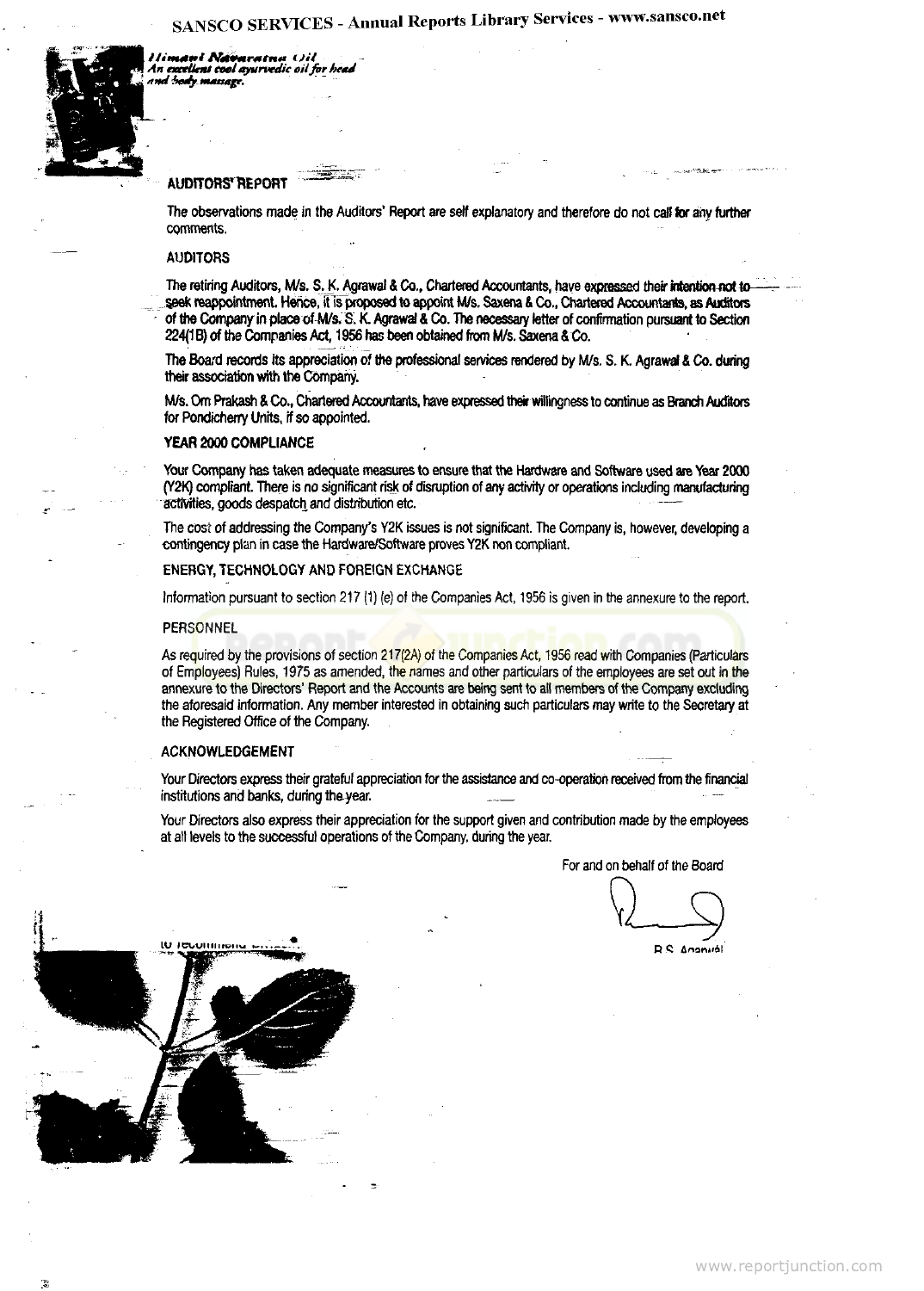#### NOTICE OF ANNUAL GENERAL MEETING **cm ami** LIMITED

**NOTICE is hereby given that the Sixteenth Annual Genera) Meeting of EMAMI LIMITED will be held on Saturday, the 14th August, 1999 at 11.00 a.m. at Somany Conference Hall, Merchants' Chamber of Commerce, 15BV Hemanta Basu Sarani, Calcutta-700001 to transact the following business :**

- **1. To receive, consider and adopt the Audited Accounts of the Company for the year ended 31st~March, 1999 and the Reports of the Directors and Auditors thereon.**
- **2. To declare/confirm Dividend.**
- 3. To appoint a Director in place of Dr. L. K. Newar, who retires by rotation, and does not offer himself for reappointment.
- 4. To appoint a Director in place of Dr. S. C. Sarkar, who retires by rotation, and being eligible, offers himself for reappointment.
- 5. To appoint Auditors and Branch Auditors and to fix their remuneration and for this purpose to consider and, if thought fit, to pass with or without modification, the following resolutions as Special Resolutions :
	- i) "RESOLVED THAT pursuant to the provisions of Section 224A and other applicable provisions, if any, of the Companies Act, 1956, M/s Saxena & Co., Chartered Accountants, be and are hereby [appointed as Auditors of the Company to](http://www.reportjunction.com) hold office until the conclusion of the next Annual General Meeting of the Company for the financial year 1999-2000 and that Board of Directors of the Company be and is hereby authorised to fix their remuneration."
	- ii) "RESOLVED THAT pursuant to the provisions of Section 228 and other applicable provisions, if any, of the Companies Act, 1956, M/s Om Prakash & Co., Chartered Accountants, be and are hereby appointed as Branch "Auditors for auditing the Accounts of Pondicherry Units of the Company for financial year 1999- 2000 at the remuneration to be fixed by the Board of Directors."

#### **SPECIAL BUSINESS**

6. To appoint a Director in place of Shri Suresh Kumar Goenka who was appointed as Additional Director of the Company by the Board of Directors under Article 97 of the Articles of Association of the Company on 31st August, 1998 with effect from 1.9.1998 and who holds office upto the date of forthcoming Annual General Meeting in accordance with Section 260 of the\_Companies Act, 1956, but who is eligible for appointment and

»^-in respect of whom the Company has received a

1

**Notice in writing proposing his candidature for the office of Director under Section 257 of the Act.**

- 7. To appoint a Director in place of Shri Raj Kumar Goenka who was appointed as Additional Director of the Company by the Board of Directors under Article 97 of the Articles of Association of the Company on 31st August, 1998 with effect from 1.9.1998 and who holds office upto the date of forthcoming Annual General Meeting in accordance with Section 260 of the Companies Act, 1956. but who is eligible for appointment and in respect of whom the Company has received a Notice in writing proposing his candidature for the office of Director under Section 257 of the Act.
- 8. To appoint a Director in place of Shri M. L. Jain who was appointed as Additional Director of the Company by the Board of Directors under Article 97 of the Articles of Association of the Company on 1.12.1998 and who holds office upto the date of forthcoming Annual General Meeting in accordance with Section 260 of the Companies Act, 1956, but who is eligible for appointment and in respect of whom the Company has received a Notice in writing proposing his candidature for the office of Director under Section 257 of the Act.
- 9. To consider and if thought fit, to pass with or without modification, the following resolution as Ordinary Resolution :

"RESOLVED THAT pursuant to the provisions of Sections 269, 309, 310 and other applicable provisions, if any, of the Companies Act, 1956 read with Schedule XIII thereto as amended upto date, the consent of the Company be and is hereby accorded to appointment of Shri Suresh Kumar Goenka as Wholetime Director for a period of five years with effect from 1.9.1998 on the terms and conditions as to the appointment and remuneration mentioned in the Agreement dated 18.9.1998 entered into between the Company and Shri Goenka placed before the meeting."

10. To consider and if thought fit, to pass with or without modification, the following resolution as Ordinary Resolution : "RESOLVED THAT pursuant to the, provisions of Sections 269, 309, 310 and other applicable provisions, if any, of the Companies Act, 1956 read with Schedule XIII thereto as amended upto date, the consent of the Company be and is hereby accorded to appointment of Shri Raj Kumar Goenka as Wholetime Director for a period of five years with effect from 1.9.1998 on the terms and conditions as to the appointment and remuneration mentioned in the Agreement dated 18.9.1998 entered into between the Company and Shri Goenka placed before the meeting."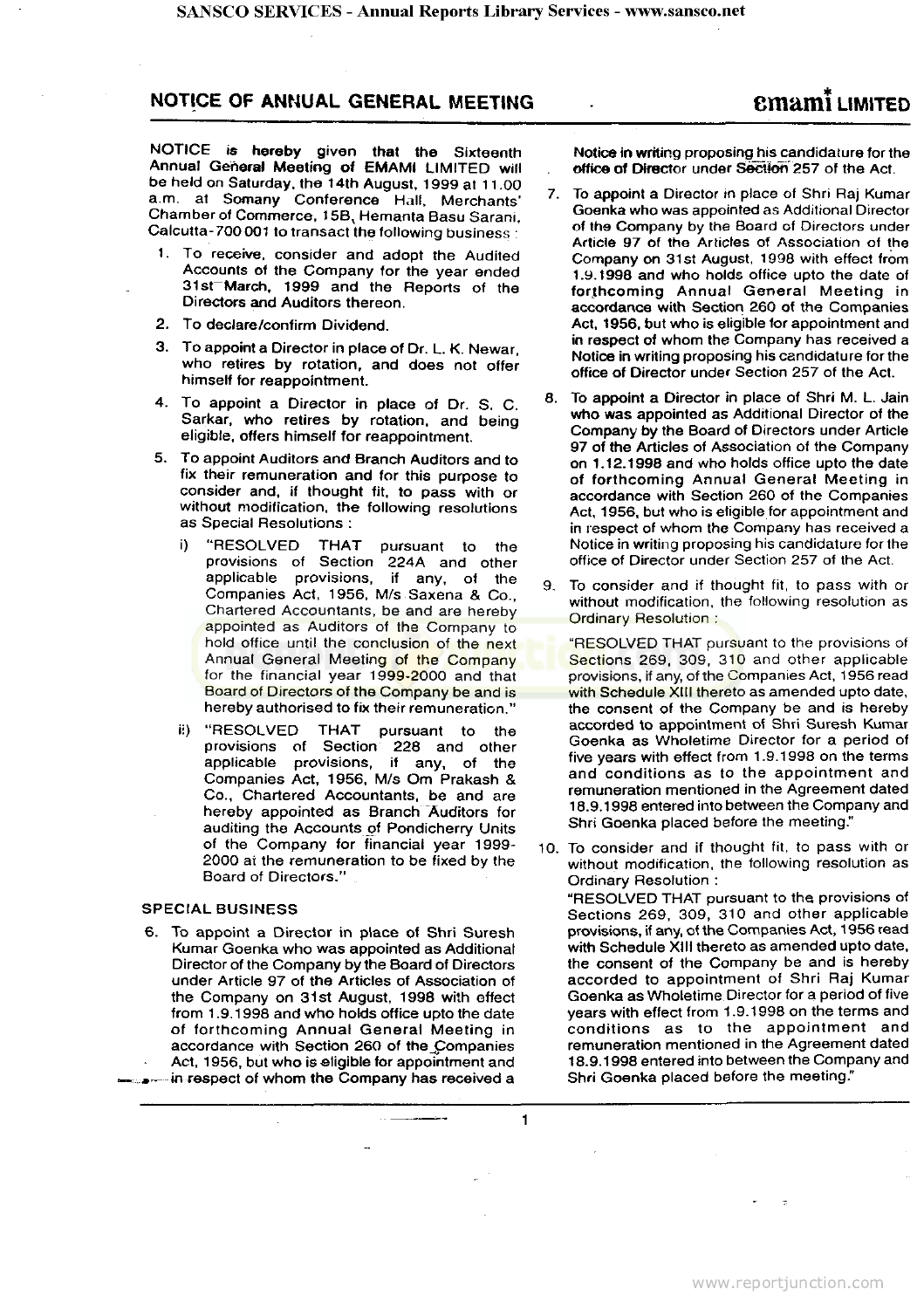### **cmanti** LIMITED

- 11. To consider and if thought fit, to pass with or without modification, the following resolution as Ordinary Resolution :
- "RESOLVED THAT pursuant to the provisions of Sections 269, 309, 310 and other applicable provisions, if any, of the Companies Act, 1956 read with Schedule XIII thereto as amended upto date, the consent of the Company be and is hereby accorded to appointment of Shri M. L, Jain as Whotetime Director for a period of five years with effect from 1.12.1998 on the terms and conditions as to the appointment and remuneration mentioned in the Agreement dated 1.12.1998 entered into between the Company and Shri Jain placed before the Meeting."
- 12. To consider and if thought fit, to pass with or without modification, the following resolution as Ordinary Resolution :

"RESOLVED THAT in supersession of the resolution passed under Section 293(1) (d) of the Companies Act, 1956 in the General Meeting hold on 21st November, 1994 and pursuant to the provisions of Section<sup>-293</sup>(1) (d) and other applicable provisions, if any, of the Companies Act, 1956, consent of the Company be and is hereby accorded to the Board of Directors to borrow from time to time any sum or sums not exceeding the aggregate of Rs. 50 crores {Rupees Fifty crores) on such terms and conditions as the Board may deem fit, notwithstanding that the money to be borrowed together with the moneys already borrowed by the Company (apart from the temporary loans obtained from the Company's bankers i[n the ordinary course of business\) will](http://www.reportjunction.com) exceed the aggregate of the paid up capital of the Company and its free reserves."

13. To consider and if thought fit, to pass with or without modification, the following resolution as Special Resolution :

RESOLVED THAT pursuant to the provisions of Section 31 and other applicable provisions, if any, of the Companies Act, 1956, ("the Act") the Articles of Association of the Company be and are hereby altered in the manner and to the extent set out below ;

The following new Articles be inserted as Articles 43A and 43B after Article 43.

"Nomination"

"43A - (1) Every shareholder or debenture holder of the Company, may at any time, nominate a person to whom his shares or debentures shall vest in the event of his death in such manner as may be prescribed under the Act.

(2) Where tire shares or debentures of the Company are held by more than one person jointly, joint holders may together nominate a  $\overline{\mathbf{p}}$ ers $\overline{\mathbf{g}}$  to whom all the rights in the shares or debentures, as the case may be, shall vest in the event of death of all the joint holders in such manner as may be prescribed under the Act.

- (3) Notwithstanding anything contained in any other law for the time being in force or in any disposition whether testamentary or otherwise, where a nomination made in the manner aforesaid purports to confer on any person the right to vest the shares or debentures, the nominee shall, on the death of the shareholder or debenture holder or, as the case may be, on. the death of the joint holders become entitled to all the rights in such shares or debentures or, as the case may be, all the joint holders, in relation to such shares or debentures, to the exclusion of all other persons, unless the nomination is varied or cancelled in the manner as may be prescribed under the Act.
- (4) Where the nominee is a minor, it shall be lawful for the-holder of the shares or debentures, to make the nomination to appoint any person to become entitled to shares in, or debentures of the Company in the manner prescribed under the Act, in the event of his death, during the minority."

#### "Transmission"

"43B - (1) A nominee, upon production of such evidence as may be required by the Board and subject as hereinafter provided, elect either -

- (a) to register himself as holder of the share or debenture, as the case may be; or
- (b) to make such transfer of the share or debenture, as the deceased shareholder or debenture holder, as the case may be, could have made.
- (2) If the nominee elects to be registered as holder of the share of debenture, himself, as the case may be, he shall deliver or send to the Company, a notice in writing signed by him stating that he so elects and such notice shall be accompanied with the death certificate of the deceased shareholder or debenture holder, as the case may be.
- (3) A nominee shall be entitled to the share dividend and other advantages to which he would be entitled if he were the registered holder of the share or debenture. Provided that he shall not, before being registered as a member, be entitled to exercise any right conferred by membership in relation to meeting of the Company.

Provided further that the Board may, at any time, give notice requiring any such person to elect either to be registered himself or to

لتستوت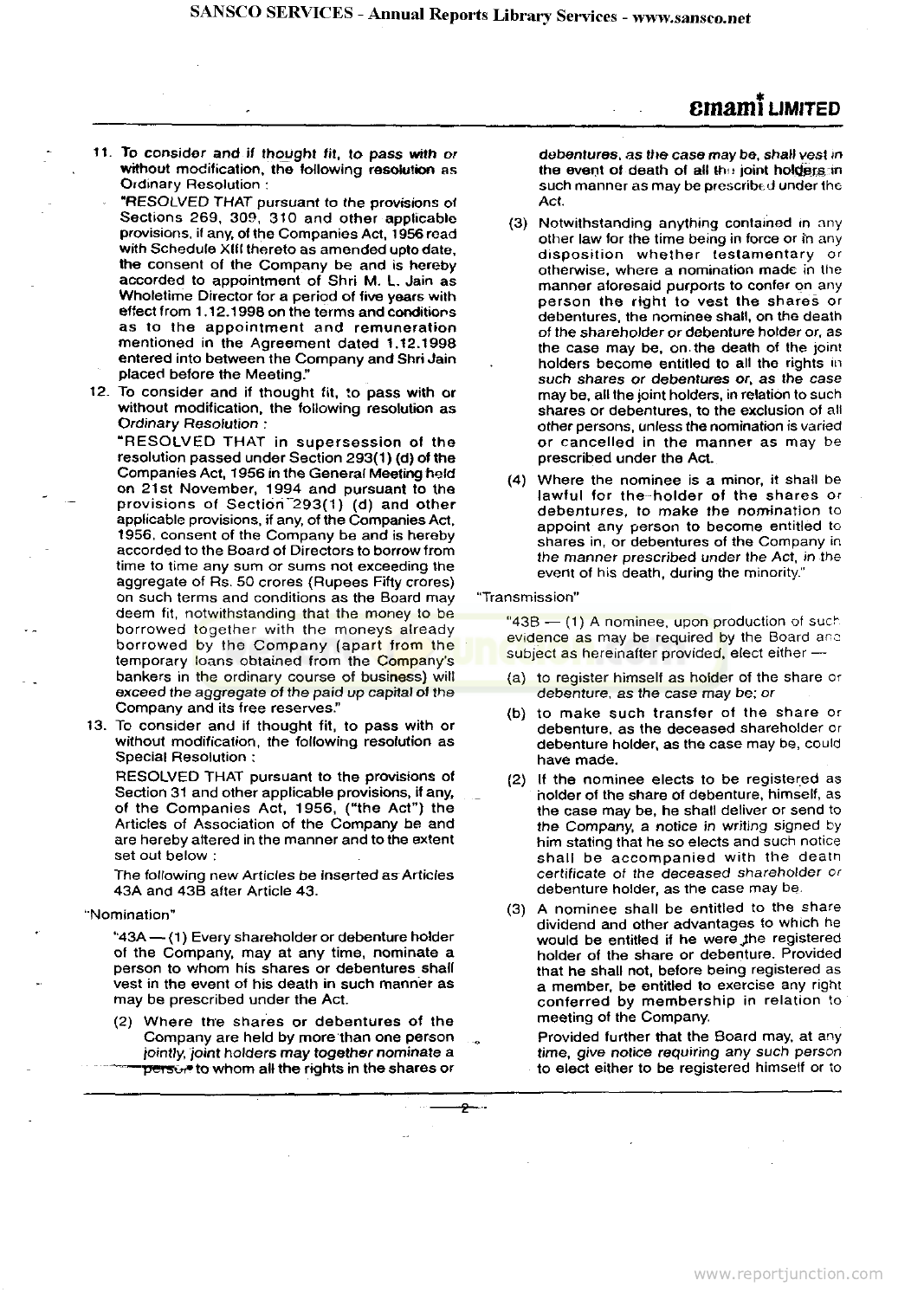## **cmami** LIMITED

transfer the share or debenture, and if the notice is not complied with within ninety days, the Board may thereafter withhold payment of all dividends, bonuses or other moneys payable in respecl of the share or debenture, until the requirements of the notice have been complied with,"

14. To consider and if thought fit, to pass with or without modification, the following resolution as Special Resolution :

"RESOLVED THAT pursuant to the provisions of Sections 294, 294AA and other applicable provisions if any, of the Companies Act, 1956 and subject to the approval of the Central Government, the consent of the Company be and is hereby accorded to the reappointment of M/s J. B. Marketing & Finance Limited as Sole Selling Agents of the Company whose present term of appointment expires on 20.2.2000, for further period of five years with effect from 21.2.2000 for the whole of the country on the terms and conditions stipulated in the draft agreement p!aced before the meeting duly initialled by the Chairman for the purpose of identification and that the Board of Directors of the Company be and is hereby authorised to take necessary steps for getting approval from the Central Government and for giving effect to the above resolution."

15. To consider and if thought fit, to pass with or wi[thout modification, the following resolutions as](http://www.reportjunction.com) Special Resolutions :

"RESOLVED THAT pusuant to the provisions of Section 17 and other applicable provisions if any. of the Companies Act, t956 the mam Objects Clause No. 3 of Memorandum of Association of the Company be substituted by the following ;

To carry on business of manufacturing, dealing, purchasing, selling, trading, distributing, indenting, exporting, importing and otherwise dealing either as principal or agents in stationery goods, writing instruments, all types of pen, ball point pen. refills, colour pencils, pencils, erasers, rulers, boards, files, gums, adhesive tapes and all kinds of stationery."

"RESOLVED THAT pursuant to the provisions of Section 17 and other applicable provisions if any, of the Companies Act, 1956 the main Objects Clause No. 4 of Memorandum of Association of the Company be substituted by the following :

To carry on business of manufacturing, dealing, purchasing, selling, trading, distributing, indenting, exporting, importing and otherwise dealing either as principal or agents in household and consumer goods, insecticides, cleansing compounds, floor cleaners, dish wash, window cleaner. polishing preparations, deodorants, tooth brushes, tooth paste, all kinds of health and personal care products, confectionery, sweets, food provisions, tinned products. other edible products and other merchandise goods."

#### Registered Office :

8, Bentinck Street 10th Floor Calcutta-700 001. 20th April, 1999.

By Order of the Board

**A. K. Joshi** Company Secretary

#### **NOTES:**

- (a) A member entitled to attend and vote is entitled to appoint proxy to attend and vote instead of himself and a proxy need not be a member.
- (b) The Register of Members and Transfer Books of the Company will be closed from 07.08.99 to 14.08.99, both days inclusive. (c) The Dividend on Equity Shares when'declared will be paid to those shareholders whose names appear on the Register of Members of the Company as on 14.08.99.
- (d) Pursuant to Section 205A of the Companies Act 1956. all unclaimed/unpaid dividends upto the Financial Year ended 31st March, 1995 have been transferred to the General Revenue Account of the Central Government. Those members who have so far not claimed their dividends for the said period may claim the same with the Registrar of Companies, West Bengal. Nizam Palace, 234/4, A. J. C. Bose Road, Calcutta 700 020.

Consequent upon amendment in Section 205A of the Companies Act, 1956 and introduction of Section 205C by the Copmpanies (Amendment) Act, 1999, now the amount of dividend remaining unclaimed for a period of seven years shall be transferred to the Investor Education and Protection Fund.

Members who have not encashed the dividend warrants/cheques so far for the financial year ended 31st March, 1996 or any subsequent dividend payment(s) are requested to make their claim to the Company

(e) The relative Explanatory Statement pursuant to Section 173(2) of the Companies Act, 1956, in respect of the business under Item Nos. 5 to 15 as set out above is annexed hereto